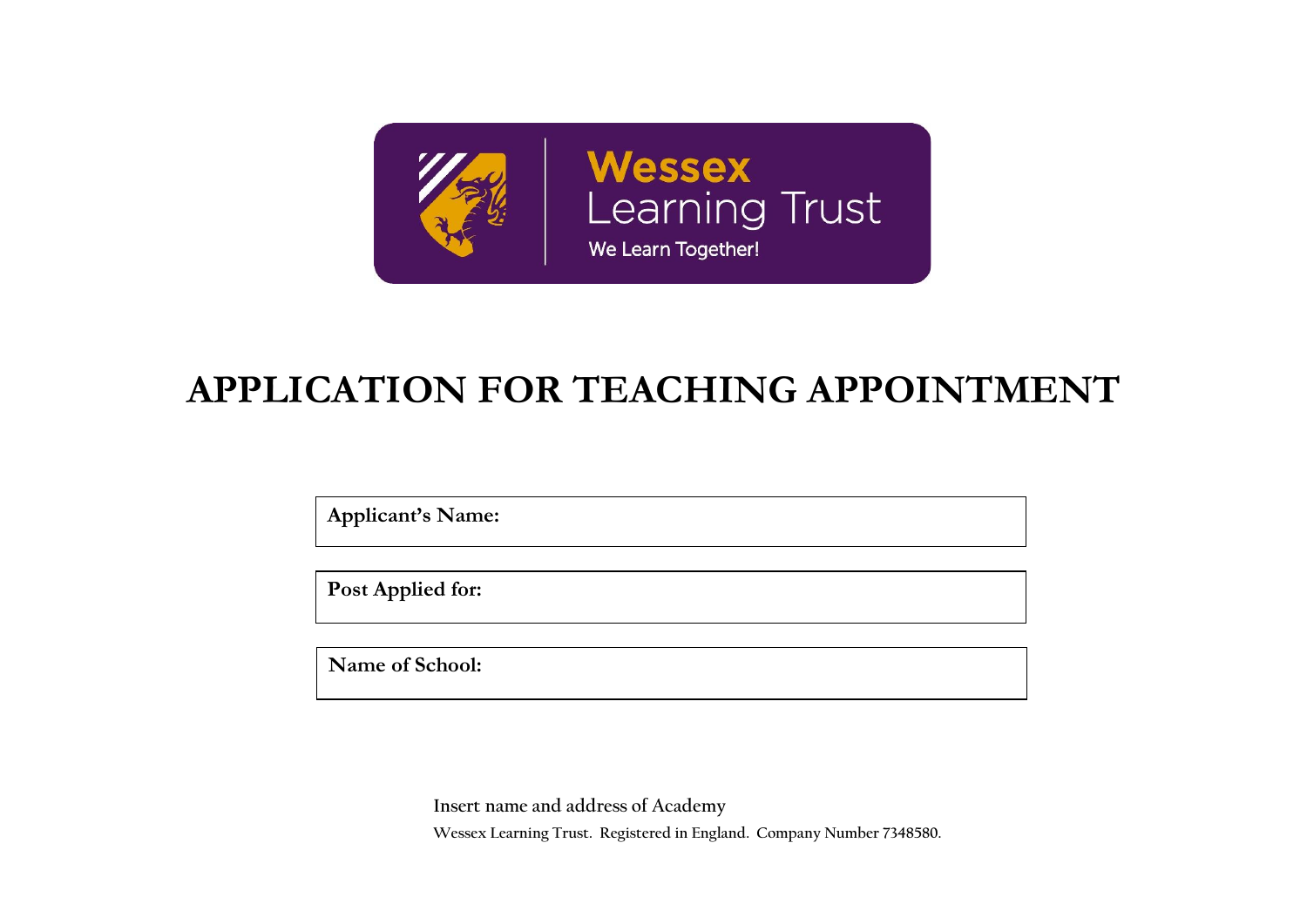**This is your opportunity to tell us as much as possible about yourself and will help us make a fair decision in the selection process.** Please refer carefully to the information you have been provided for this post. **Please ensure you complete all sections of the application form in black print/ink. Your application will be treated in the strictest confidence.**

| <b>1. PERSONAL DETAILS</b>       |                            |
|----------------------------------|----------------------------|
| Title (e.g. Mr, Mrs, Dr)         |                            |
| <b>Full Name</b>                 |                            |
| Previous Surname (s)             |                            |
| <b>Home Address</b>              | <b>Alternative Address</b> |
|                                  |                            |
|                                  |                            |
|                                  |                            |
| Postcode                         | Postcode                   |
| Home Telephone No.               | Work Telephone No.         |
| Mobile Telephone No.             | Email address              |
| Date of Birth                    |                            |
| <b>National Insurance Number</b> | <b>DfE</b> Number          |

#### **2. CURRENT TEACHING APPOINTMENT**

| Name and Address of | Date             | Position | $Full/Part-Time$ | Subject (s) Taught   Age Range |                       |
|---------------------|------------------|----------|------------------|--------------------------------|-----------------------|
| School/Academy      | Appointed        |          | or Supply        |                                |                       |
|                     |                  |          |                  |                                |                       |
|                     | $\text{(mm/yy)}$ |          |                  |                                | <b>Current Salary</b> |
|                     |                  |          |                  |                                |                       |
|                     |                  |          |                  |                                | Point on Scale        |
|                     |                  |          |                  |                                |                       |
|                     |                  |          |                  |                                | Allowance (s)         |
|                     |                  |          |                  |                                |                       |
|                     |                  |          |                  |                                |                       |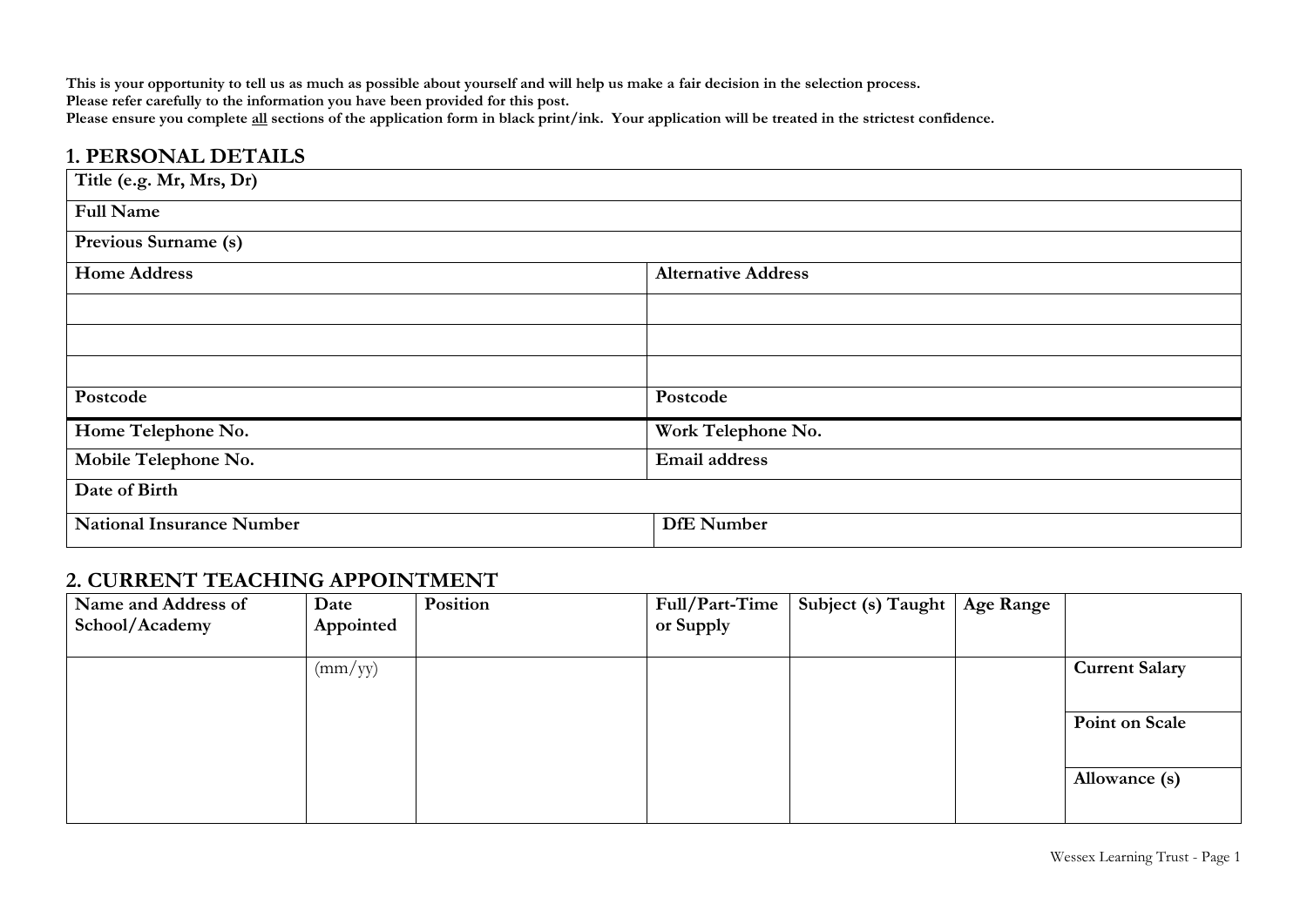| <b>Key Responsibilities</b> |  |  |
|-----------------------------|--|--|
|                             |  |  |
|                             |  |  |
|                             |  |  |
| <b>Reason for leaving:</b>  |  |  |

# **3. SECONDARY EDUCATION**

**Please include all public examinations passed. Original documentation of qualifications will be required prior to appointment**

| Name of Institution | Full/Part-Time | Dates from |      | To    |      | Qualification | Subjects | Grades | Date of |
|---------------------|----------------|------------|------|-------|------|---------------|----------|--------|---------|
|                     |                | Month      | Year | Month | Year |               |          |        | Award   |
|                     |                |            |      |       |      |               |          |        |         |
|                     |                |            |      |       |      |               |          |        |         |
|                     |                |            |      |       |      |               |          |        |         |
|                     |                |            |      |       |      |               |          |        |         |
|                     |                |            |      |       |      |               |          |        |         |
|                     |                |            |      |       |      |               |          |        |         |
|                     |                |            |      |       |      |               |          |        |         |
|                     |                |            |      |       |      |               |          |        |         |
|                     |                |            |      |       |      |               |          |        |         |
|                     |                |            |      |       |      |               |          |        |         |
|                     |                |            |      |       |      |               |          |        |         |

# **4. HIGHER EDUCATION**

**Please clearly state the month and year you commenced and ended your studies at each institution**

| Name of Institution | Full/Part-Time | Dates from | To         |      | <b>Qualification</b>   Subjects | Grades | Date of |
|---------------------|----------------|------------|------------|------|---------------------------------|--------|---------|
|                     |                | Month      | Year Month | Year |                                 |        | Award   |
|                     |                |            |            |      |                                 |        |         |
|                     |                |            |            |      |                                 |        |         |
|                     |                |            |            |      |                                 |        |         |
|                     |                |            |            |      |                                 |        |         |
|                     |                |            |            |      |                                 |        |         |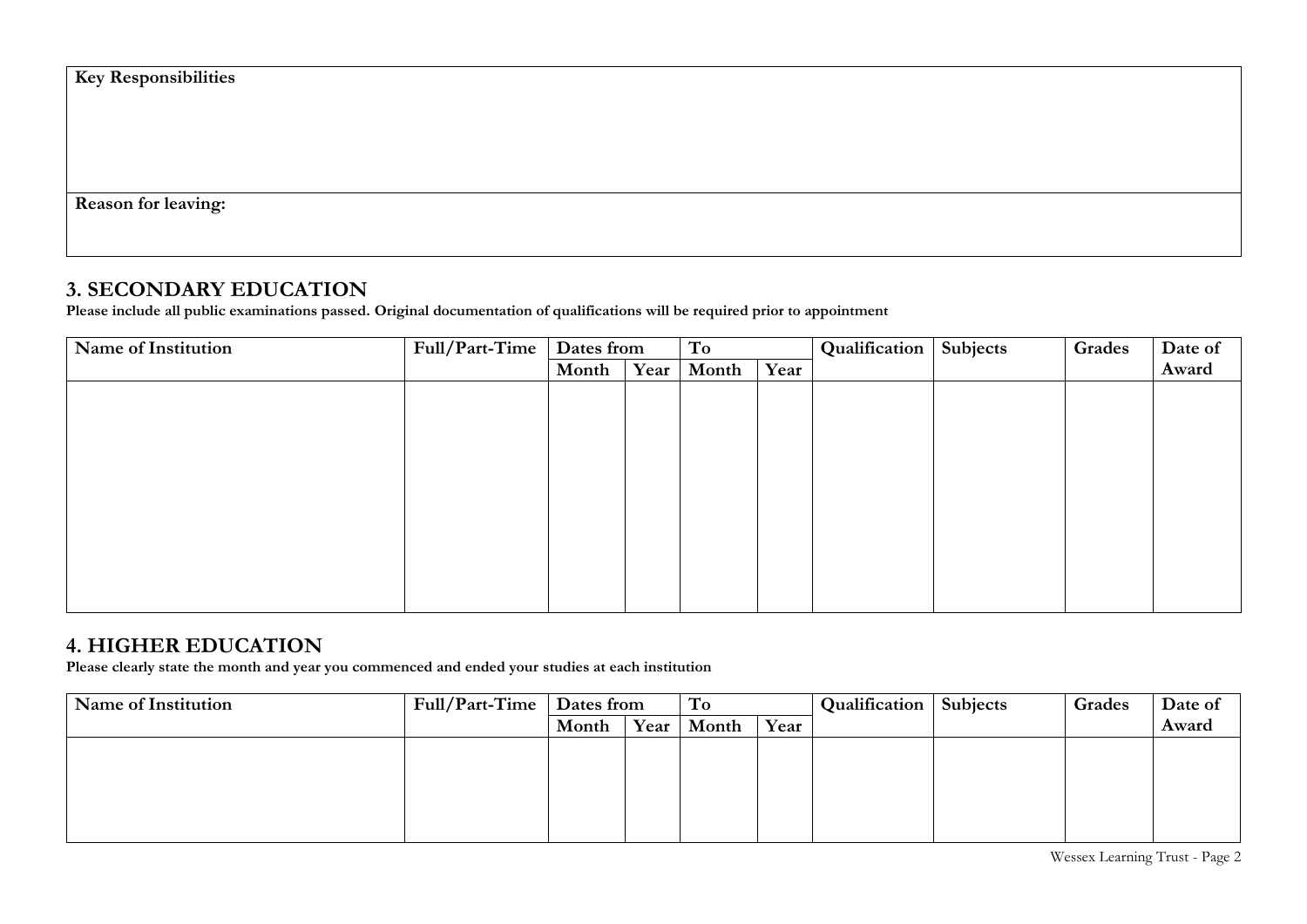### **5. TRAINING AS A TEACHER**

**Please clearly state the month and year you commenced and ended your studies at each institution**

| Name of Teacher Training Provider | Dates from |      | To    |      |  |                     |                  |                 |  |  | Qualification | Subjects: | Age Range/ | <b>QTS Tests</b> |
|-----------------------------------|------------|------|-------|------|--|---------------------|------------------|-----------------|--|--|---------------|-----------|------------|------------------|
|                                   | Month      | Year | Month | Year |  | Main and Subsidiary | <b>Key Stage</b> | you have passed |  |  |               |           |            |                  |
|                                   |            |      |       |      |  |                     |                  | Literacy        |  |  |               |           |            |                  |
|                                   |            |      |       |      |  |                     |                  |                 |  |  |               |           |            |                  |
|                                   |            |      |       |      |  |                     |                  |                 |  |  |               |           |            |                  |
|                                   |            |      |       |      |  |                     |                  | Numeracy        |  |  |               |           |            |                  |
|                                   |            |      |       |      |  |                     |                  |                 |  |  |               |           |            |                  |
|                                   |            |      |       |      |  |                     |                  |                 |  |  |               |           |            |                  |
|                                   |            |      |       |      |  |                     |                  |                 |  |  |               |           |            |                  |
|                                   |            |      |       |      |  |                     |                  |                 |  |  |               |           |            |                  |
|                                   |            |      |       |      |  |                     |                  |                 |  |  |               |           |            |                  |

# **6. CONTINUING PROFESSIONAL DEVELOPMENT**

**Please give details of your Continuing Professional Development over the past two years.**

| Title of Course/Training | Dates | Name of Provider |
|--------------------------|-------|------------------|
|                          |       |                  |
|                          |       |                  |
|                          |       |                  |
|                          |       |                  |
|                          |       |                  |
|                          |       |                  |
|                          |       |                  |
|                          |       |                  |
|                          |       |                  |
|                          |       |                  |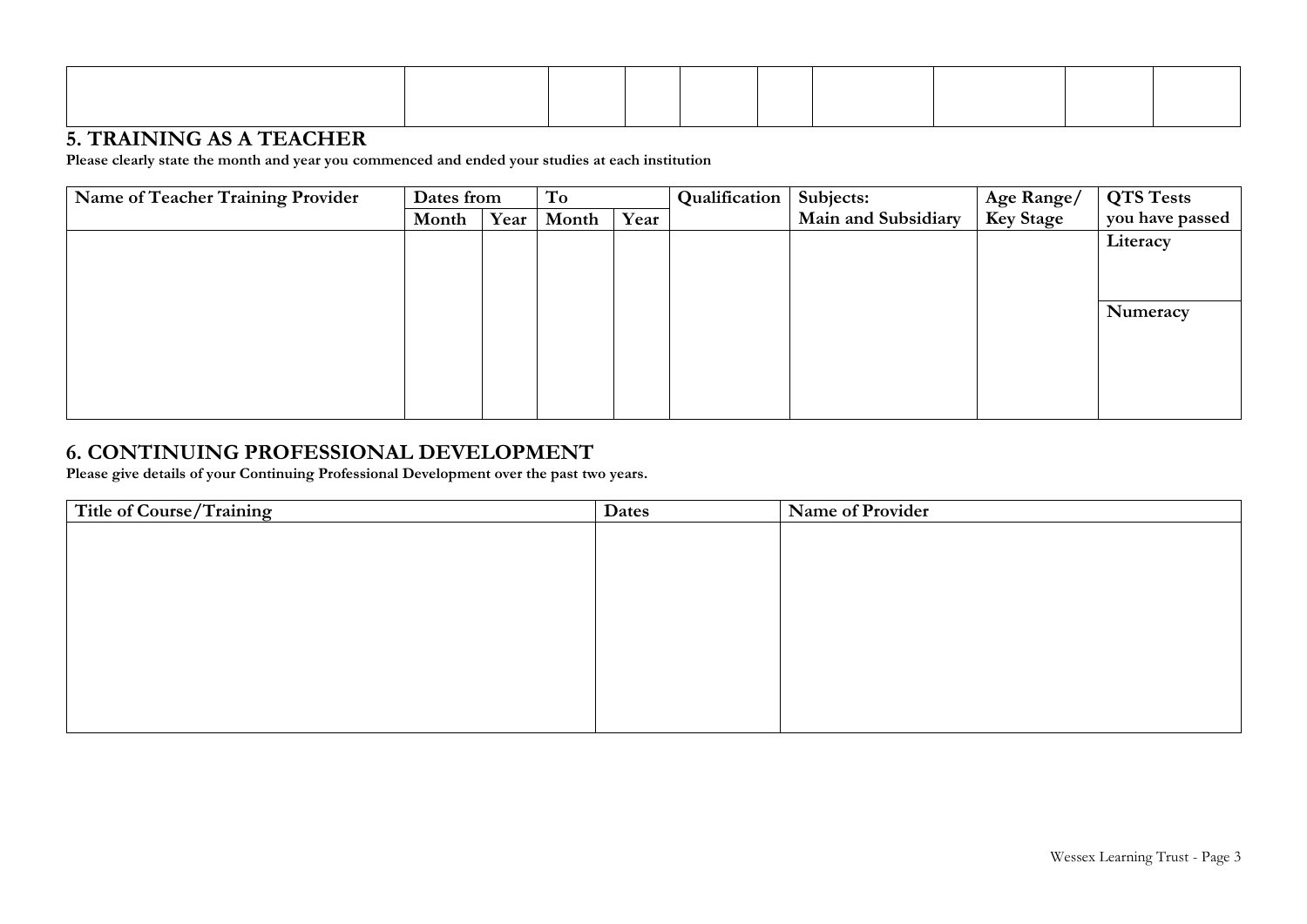# **7. EMPLOYMENT HISTORY**

**Please list in chronological order clearly stating the month and year you commenced and ended your employment with each organisation. Please note any gaps in employment should be documented within the chronology including the reason for the gap.** 

| Name and Address of | Dates of         | Post | Full Time/ | Age   | Grade | <b>Reason for Leaving</b> |
|---------------------|------------------|------|------------|-------|-------|---------------------------|
| Employer            | Employment       |      | Part time  | Range |       |                           |
|                     | (month and year) |      | or Supply  |       |       |                           |
|                     | From mm/yy       |      |            |       |       |                           |
|                     | To mm/yy         |      |            |       |       |                           |
|                     | From mm/yy       |      |            |       |       |                           |
|                     | To mm/yy         |      |            |       |       |                           |
|                     | From mm/yy       |      |            |       |       |                           |
|                     | To mm/yy         |      |            |       |       |                           |
|                     | From mm/yy       |      |            |       |       |                           |
|                     | To mm/yy         |      |            |       |       |                           |
|                     | From mm/yy       |      |            |       |       |                           |
|                     | To mm/yy         |      |            |       |       |                           |
|                     | From mm/yy       |      |            |       |       |                           |
|                     | To mm/yy         |      |            |       |       |                           |
|                     |                  |      |            |       |       |                           |

#### **8. OTHER SKILLS AND INTERESTS**

**Please provide details of any skills and interests.**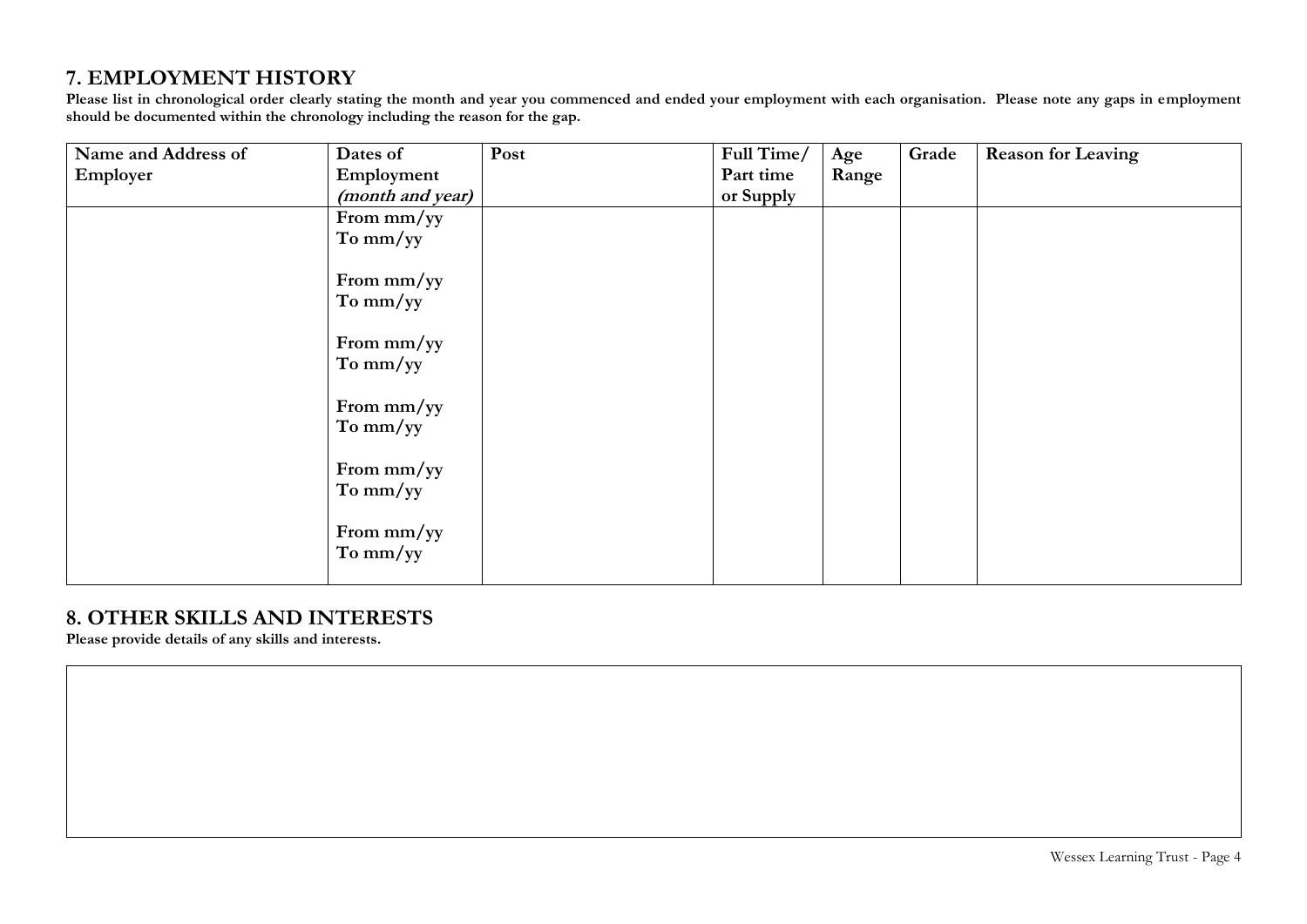# **9. QUALIFIED TEACHER STATUS**

| 1. Are you recognised as a qualified Teacher?             | Yes No |
|-----------------------------------------------------------|--------|
| If not, are you eligible for recognition?                 | Yes No |
| 2. Have you successfully completed a period of probation? | Yes No |

## **10. DISABILITY**

**The Wessex Learning Trust aims to be a fair employer and is committed to equal opportunity for people with disabilities. Applications from people with disabilities are welcome. If**  you are offered an interview, we have a policy of providing appropriate access and equipment to ensure that people with disabilities are considered on an equal basis. **If you would like any further assistance or advice about this application we will try to help.**

| 1. Do you consider yourself to be disabled?                                                                                                            | Yes No |  |
|--------------------------------------------------------------------------------------------------------------------------------------------------------|--------|--|
| If yes, do you consider yourself to be disabled under the terms of the Disability                                                                      | Yes No |  |
| Discrimination Act?                                                                                                                                    |        |  |
|                                                                                                                                                        |        |  |
| The Disability Discrimination Act to Equality Act 2010 defines disability as "A person (P) has a disability if P has a physical or mental impairment,  |        |  |
| and the impairment has a substantial and long-term adverse effect on his ability to carry out normal day-to-day activities." (Section 6(1), EqA 2010)" |        |  |
|                                                                                                                                                        |        |  |
| 2. Is there anything you would particularly like to tell us about your disability?                                                                     |        |  |
|                                                                                                                                                        |        |  |
|                                                                                                                                                        |        |  |
|                                                                                                                                                        |        |  |

# **11. SUPERANNUATION SCHEME**

| 1. Do you contribute to the Teacher's Superannuation Scheme?                    | Yes No |
|---------------------------------------------------------------------------------|--------|
| 2. If you contribute to another scheme, please provide details.                 |        |
| 3. Have you elected to pay Superannuation contributions for part-time teaching? | Yes No |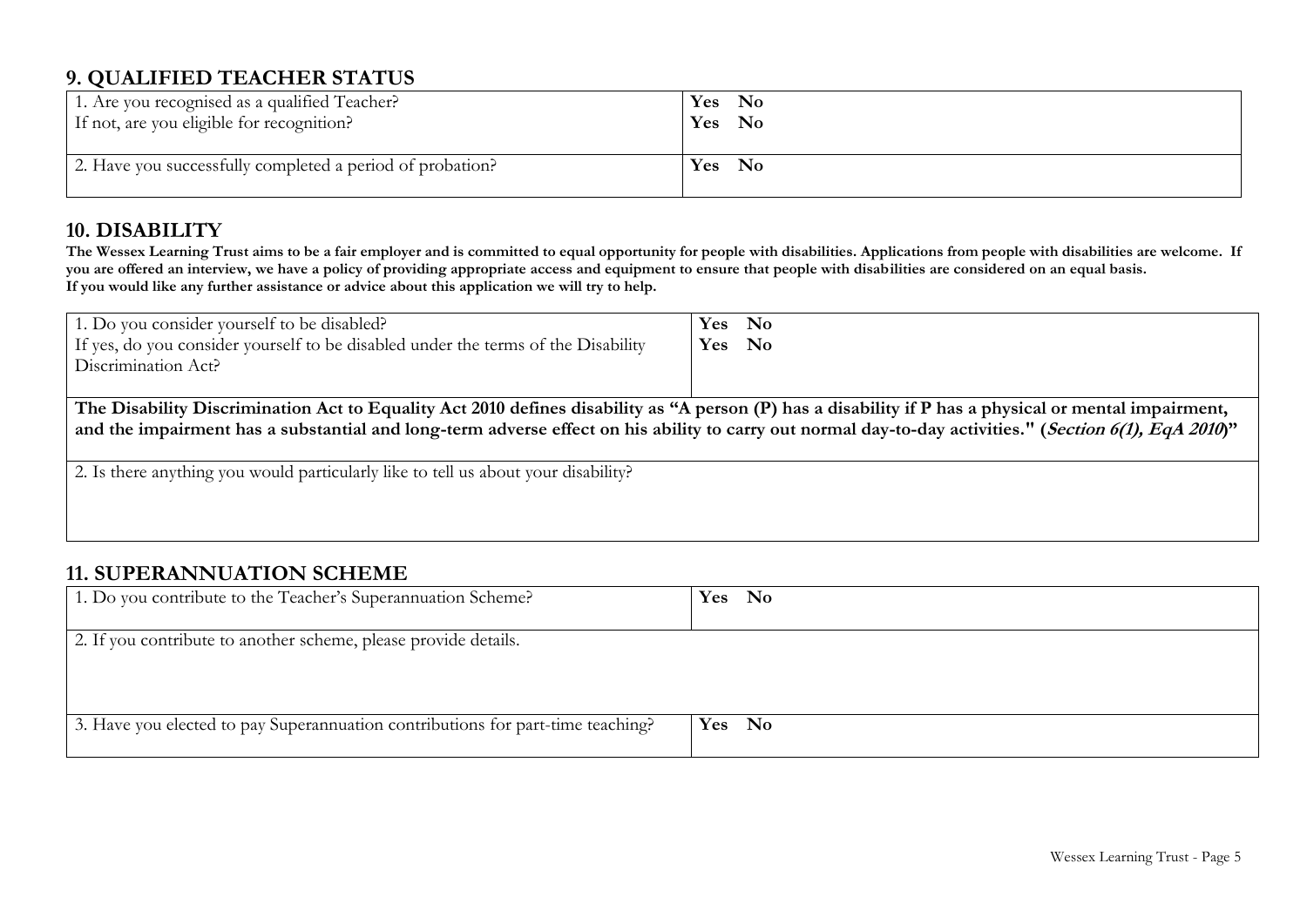# **12. PROTECTION OF CHILDREN**

**You are required to give details of all spent or unspent convictions and cautions, including road traffic offences as this post is exempt from the provisions of Section 4 (2) of the**  Rehabilitation of Offenders Act 1974 by virtue of the Rehabilitation of Offenders Act 1974 (Exceptions) (Amendment) order 1986. Failure to disclose information will result in your **dismissal by the Wessex Learning Trust. A subsequent offer of appointment will be dependent upon the completion of a satisfactory Enhanced Disclosure & Barring Service check.**

| 1. Have you ever been convicted or cautioned of a criminal offence?<br>If yes, please provide details of the offence, the sentence and the date.                | Yes No           |
|-----------------------------------------------------------------------------------------------------------------------------------------------------------------|------------------|
| 2. Are there any restrictions to your residence in the UK, which might affect your<br>right to take up employment in the UK?<br>If yes, please provide details. | <b>No</b><br>Yes |
| 3. If you are successful in your application, would you require a work permit prior<br>to taking up employment?                                                 | <b>No</b><br>Yes |

#### **13. REFERENCES**

**Please indicate two people who can provide references – one of whom should be your current or most recent Headteacher.** 

**New entrants to teaching should include their University/College Tutor.**

**References will be taken up before an offer of employment is made and may be taken up prior to interview.**

| Name             | Name             |
|------------------|------------------|
| <b>Address</b>   | <b>Address</b>   |
|                  |                  |
|                  |                  |
|                  |                  |
|                  |                  |
| Telephone number | Telephone number |
| Email            | Email            |
| Position         | Position         |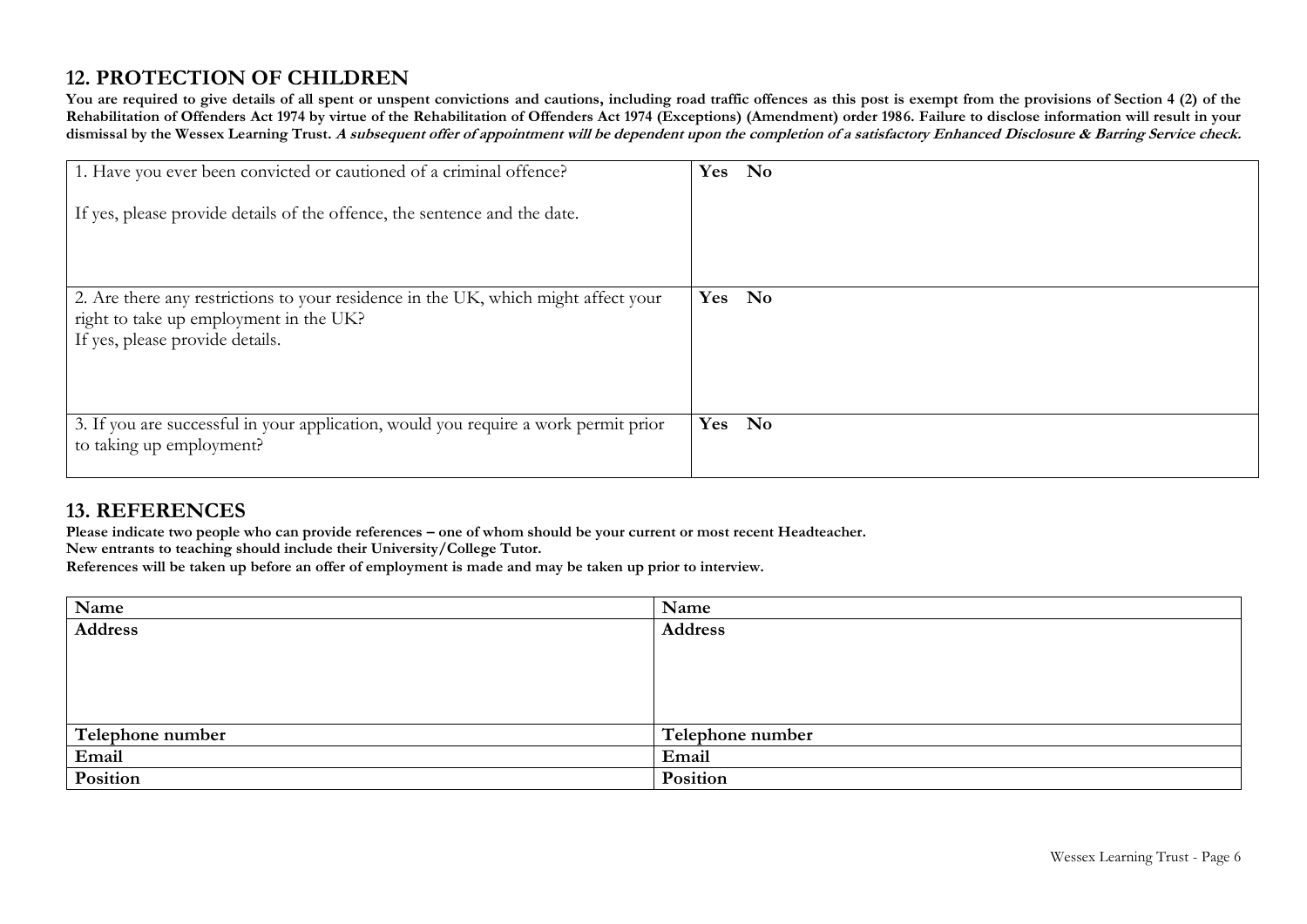# **14. DATA PROTECTION STATEMENT**

**I hereby give my consent for the Wessex Learning Trust to process and retain on file information (including health and ethnic data) contained on this form and in accompanying**  documents. This is required for recruitment purposes, the payment of staff and the prevention and detection of fraud. This information may be shared with third party organisations **including, but not exclusive to, payroll providers, the DBS, the Police and other third parties as defined by the Data Protection Act 1998 and related legislation. All information will be dealt with in accordance with Data Protection legislation.** 

#### **15. DECLARATION**

**I declare that the information I have given in this application is accurate and true. I understand that providing misleading or false information will disqualify me from appointment; OR, if appointed, may result in my dismissal.**

**Signature: Date:**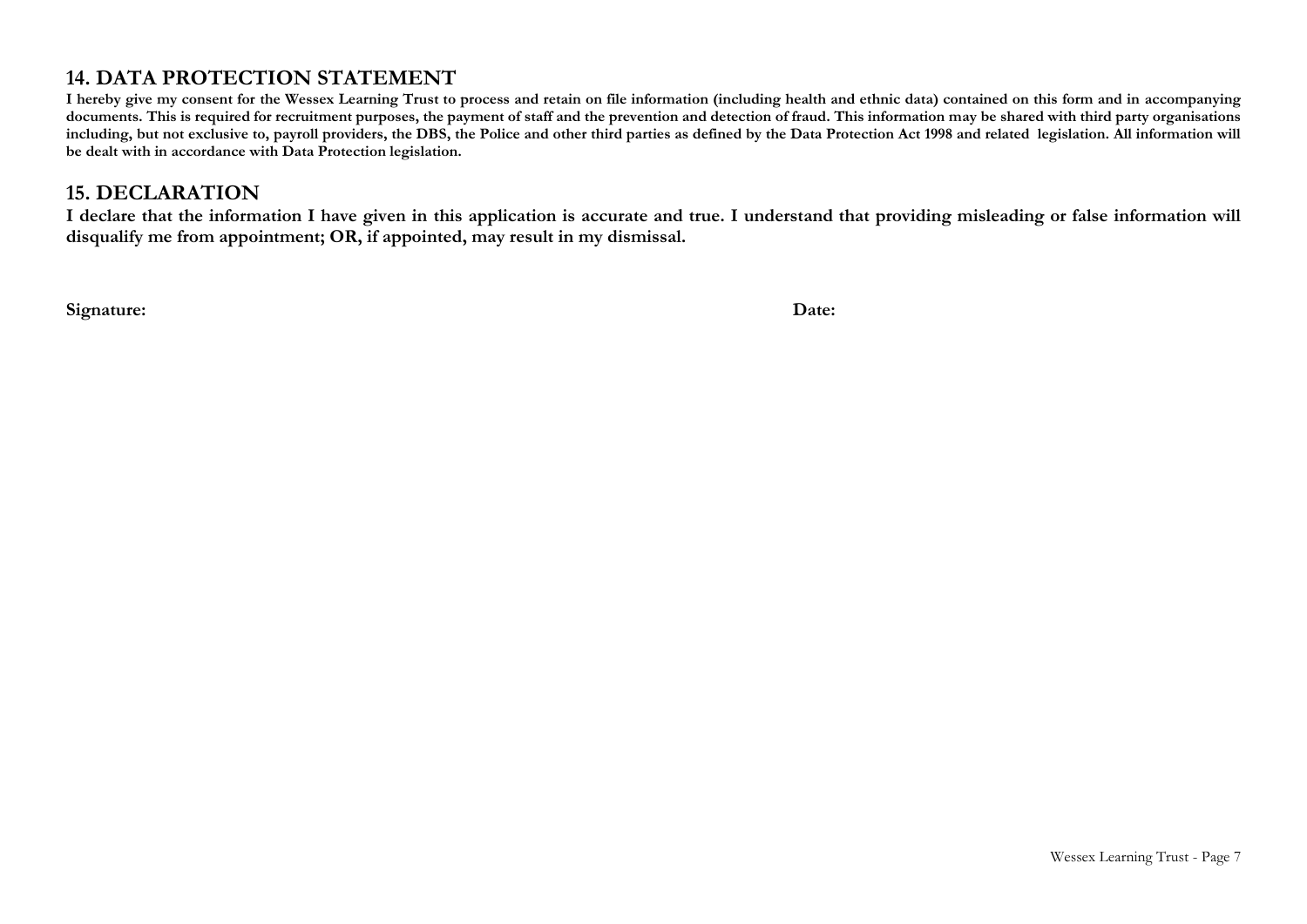

# **EQUAL OPPORTUNITIES RECRUITMENT MONITORING**

The Wessex Learning Trust has a Policy of Equal Opportunities. Part of this involves a fair and equitable recruitment based on merit irrespective of race, colour, nationality, religion, sex or sexuality, age, disability, gender, ethnic or national origin, marital status, domestic responsibilities, political or trade union activity. (These are only examples, other forms of discrimination will be avoided also). We ask all applicants to provide the information requested below.

The information will be treated as confidential and will be used to monitor the fairness of our recruitment practices.

#### **Please complete the form ticking the boxes when necessary.**

| Name:                                                                                                             |                        |                                                                           |  |  |  |
|-------------------------------------------------------------------------------------------------------------------|------------------------|---------------------------------------------------------------------------|--|--|--|
| Post Applied for:                                                                                                 |                        |                                                                           |  |  |  |
| Grade:                                                                                                            | Closing date of post:  |                                                                           |  |  |  |
|                                                                                                                   |                        |                                                                           |  |  |  |
| Male<br>1.                                                                                                        | Female                 |                                                                           |  |  |  |
| 2.<br>Please indicate your age bracket:                                                                           |                        |                                                                           |  |  |  |
| 16-25 years old                                                                                                   | 36-45<br>years old     | 56-65<br>years old                                                        |  |  |  |
| 26-35 years old                                                                                                   | $46 - 55$<br>years old | $65+$<br>years old                                                        |  |  |  |
| 3.<br>Do you have caring responsibilities for dependent children or<br>Yes<br>N <sub>o</sub><br>dependent adults? |                        |                                                                           |  |  |  |
| 4.                                                                                                                |                        | How would you describe your Ethnic Origin? (including UK born or settled) |  |  |  |
| Bangladeshi                                                                                                       | Chinese                | Pakistani                                                                 |  |  |  |
| <b>Black African</b>                                                                                              | Gypsy                  | White European (not UK)                                                   |  |  |  |
| <b>Black Caribbean</b>                                                                                            | Indian                 | White UK                                                                  |  |  |  |
| Other (Please state)                                                                                              |                        |                                                                           |  |  |  |
| 5.<br>If you consider yourself to have a disability please indicate the nature of this:                           |                        |                                                                           |  |  |  |

| Mobility impairment | Sight impairment      | Other (Please state) |
|---------------------|-----------------------|----------------------|
| Hearing impairment  | Learning difficulties |                      |